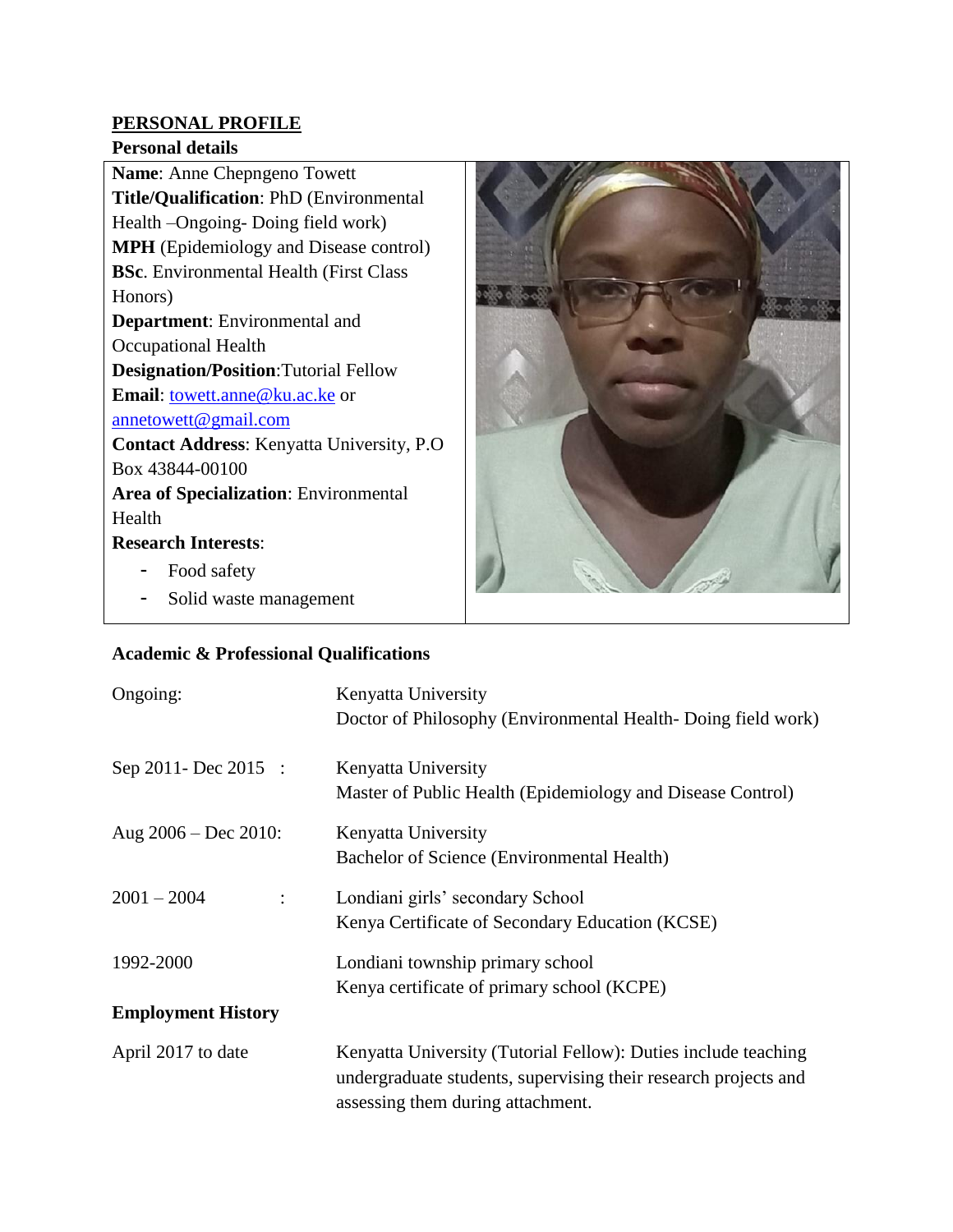| March 2016- April 2017          | Mount Kenya University (Assistant Lecturer): Duties included<br>teaching undergraduate students, supervising their research<br>projects and assessing them during attachment. |
|---------------------------------|-------------------------------------------------------------------------------------------------------------------------------------------------------------------------------|
| 2012-2015<br>Jan 2012- Feb 2013 | Kenyatta University (Part Time Exam Invigilator)<br>Thika West District Public Health Office (Public Health Officer-<br>Intern)                                               |

# **Research**

Masters' research title: *Status and challenges of Hazrdous waste management at Thika Level 5 Hospital, Kiambu County, Kenya* Ongoing PhD research title: *Acrylamide concentration in selected plant-based foods and associated health risk among consumers in informal settlements in Nairobi city county, Kenya*

## **Conferences attended**

June 2017 Attended a conference on Cysticercosis ans associated risk factors among pork consumers in Thika

## **Workshops attended**

| October 2019     | Attended a training workshop on Bioinformatics at                    |
|------------------|----------------------------------------------------------------------|
| February 2019    | Attended a Bioethics training Workshop at                            |
| <b>July 2008</b> | Attended a Community Health Workers' training on elements of         |
|                  | Primary Health care, disease classification and Reporting Techniques |

## **Seminars attended**

| August 2008                               | Attended a seminar on Integrated Diseases Surveillance and Response |  |  |  |  |  |
|-------------------------------------------|---------------------------------------------------------------------|--|--|--|--|--|
| <b>Affiliation of Professional Bodies</b> |                                                                     |  |  |  |  |  |

| $2010$ to date | A licensed Pubic Health Officer (PHO) by PHOTC (Public Health<br>Technicians and Officers Council) with licence registration |
|----------------|------------------------------------------------------------------------------------------------------------------------------|
|                | number PHOTC/B111/PHO                                                                                                        |
| January 2020   | Selected to participate in marking of PHOTC Examinations done<br>in December 2019.                                           |

## **Recognized university administrative positions**

| January 2020   | (Kenyatta University).                                           |  |  |  |  | Appointed Programme Lead for Bsc. Environmental Health |  |
|----------------|------------------------------------------------------------------|--|--|--|--|--------------------------------------------------------|--|
| $2018$ to date | A participant in the accreditation process of BSc. Environmental |  |  |  |  |                                                        |  |
|                | health in the department of Environmental & Occupational Health  |  |  |  |  |                                                        |  |
|                | of Kenyatta University by Public Health Officers and Technicians |  |  |  |  |                                                        |  |